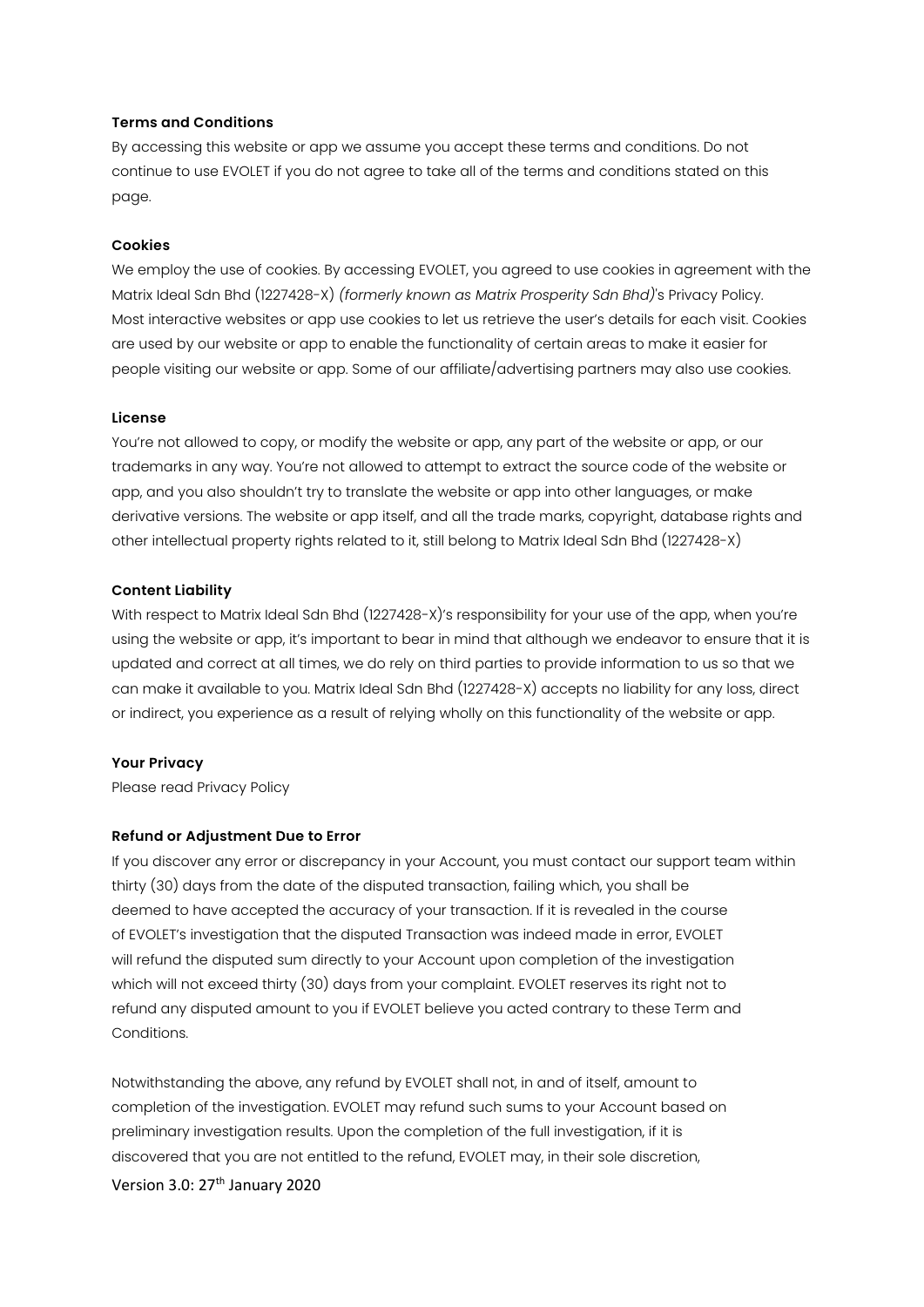either adjust your account and deduct the refunded sums from your Account or claim such sums from you.

In the event any incorrect sum was deducted from your Account, EVOLET shall have the right(s) to make the necessary adjustment or deduction from your Account as required.

## **Termination**

In the event you terminate the Service and you are entitled to a refund, the sum shall be credited to a different Account nominated by you less the bank charges applicable. You shall provide to EVOLET all necessary information and documents for the purpose of refund upon request.

EVOLET reserves its right not to refund any disputed amount to you if EVOLET believe you acted in contrary to these Term and Conditions.

1In the event the Service or your Account is ceased, terminated or suspended by EVOLET due to fraudulent, illegal or unlawful transactions including but not limited to breaches of any law (including but not limited to the Financial Services Act 2013 and/or Anti-Money Laundering and Anti-Terrorism Financing Act 2001 (AMLATFA) or any regulation and/or guidelines made thereunder), you shall not be entitled to obtain any refund of the Available Balance whatsoever and it shall be lawful for EVOLET to retain for an indefinite period or release to the relevant authorities the Available Balance in accordance with applicable legislation, regulation and/or guidelines. You shall not be entitled to claim any form of compensation for any loss arising therefrom.

### **Reservation of Rights**

We reserve the right to terminate use of it at any time without giving notice of termination to you. Unless we tell you otherwise, upon any termination,

- (a) the rights and licenses granted to you in these terms will end;
- (b) you must stop using the website or app, and (if needed) delete it from your device.

### **Disclaimer**

To the maximum extent permitted by applicable law, we exclude all representations, warranties and conditions relating to our website or app and the use of this website or app. Nothing in this disclaimer will:

- limit or exclude our or your liability for death or personal injury;
- limit or exclude our or your liability for fraud or fraudulent misrepresentation;
- limit any of our or your liabilities in any way that is not permitted under applicable law; or

● exclude any of our or your liabilities that may not be excluded under applicable law. The limitations and prohibitions of liability set in this Section and elsewhere in this disclaimer:  $(a)$  are subject to the preceding paragraph; and (b) govern all liabilities arising under the disclaimer, including liabilities arising in contract, in tort and for breach of statutory duty.

Version 3.0: 27<sup>th</sup> January 2020